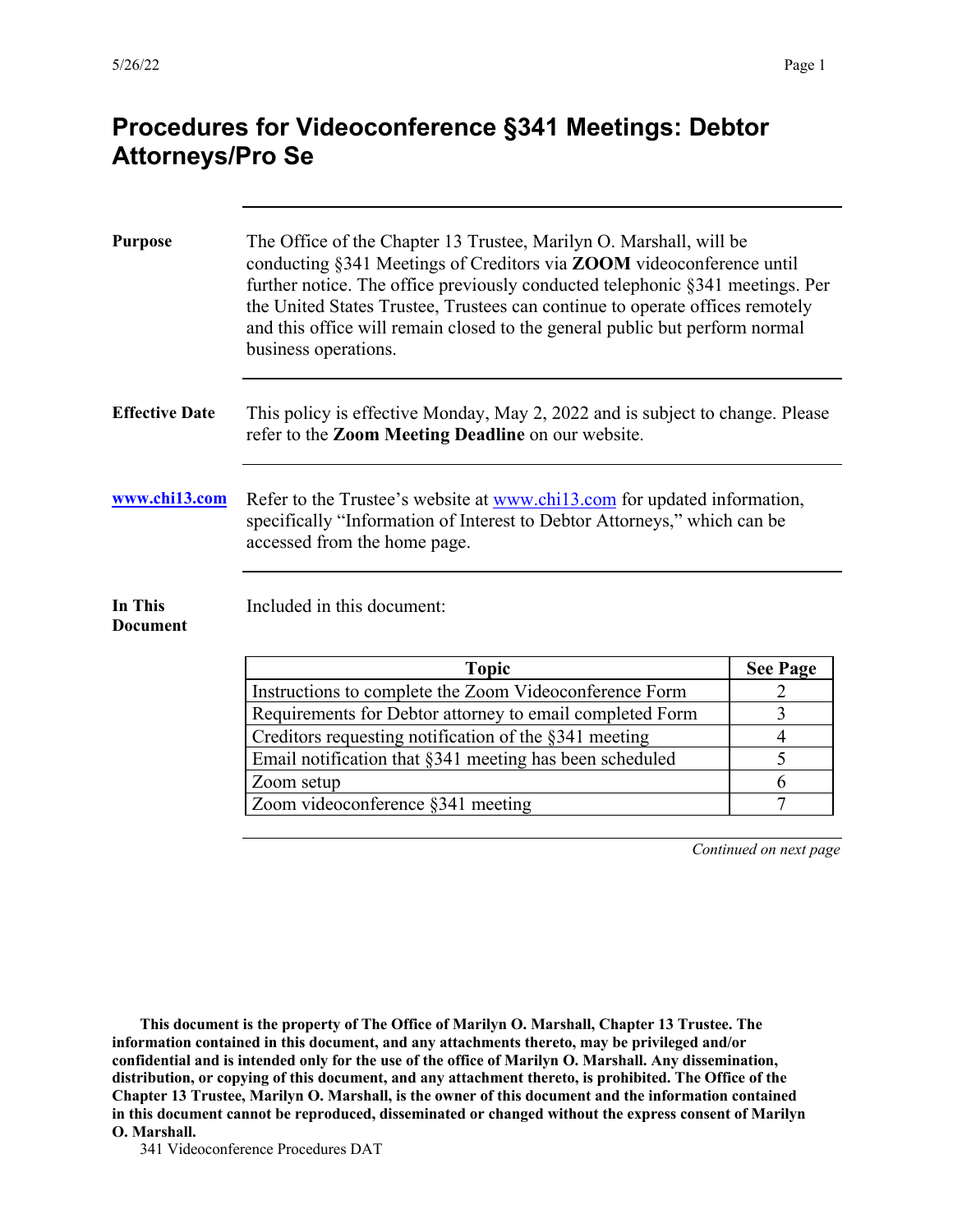| <b>Debtor attorney</b><br>completes<br>fillable<br>pdf form |             | Follow these steps to complete the "Zoom Videoconference Form," referred<br>to as <b>THE FORM</b> . This is a fillable PDF form.   |  |
|-------------------------------------------------------------|-------------|------------------------------------------------------------------------------------------------------------------------------------|--|
|                                                             | <b>Step</b> | Action                                                                                                                             |  |
|                                                             |             | Enter the following information on the appropriate line on Page 1.<br>1. Debtor case number (It will auto-populate the case number |  |

| 1              | Enter the following information on the appropriate line on Page 1.   |
|----------------|----------------------------------------------------------------------|
|                | 1. Debtor case number (It will auto-populate the case number         |
|                | at the top of page 2.)                                               |
|                | Debtor name<br>$2^{+}$                                               |
|                | 3. Date of §341 meeting                                              |
|                | 4. Time of §341 meeting                                              |
|                | Debtor attorney/firm name<br>5.                                      |
| $\overline{2}$ | On line 6 of the form, check the box for the location of the debtor  |
|                | during the meeting (with the attorney or separate from the           |
|                | attorney.)                                                           |
| 3              | On line 7 of the form, check the box to indicate whether or not a    |
|                | translator is needed for the meeting. Indicate the Language.         |
| $\overline{4}$ | Have the debtor and joint debtor sign the form on Page 1.            |
| $\overline{5}$ | Debtor attorney signs the form on Page 1                             |
| 6              | On Page 2, line 8, indicate the form of identification supplied by   |
|                | the debtor and enter the ID number.                                  |
| $\tau$         | Make a copy of the debtor's ID.                                      |
| 8              | On line 9, indicate the document containing the debtor's full social |
|                | security number.                                                     |
| 9              | Make a copy of the document containing the debtor's SSN.             |
| 10             | Debtor Attorney signs the bottom of Page 2.                          |
|                | Note: if you are a Pro Se debtor, this form must be notarized.       |
| 11             | Prepare the completed form and copies of ID and SSN for              |
|                | emailing to the Trustee by scanning them together as one PDF         |
|                | document.                                                            |
|                |                                                                      |

*Continued on next page*

**This document is the property of The Office of Marilyn O. Marshall, Chapter 13 Trustee. The information contained in this document, and any attachments thereto, may be privileged and/or confidential and is intended only for the use of the office of Marilyn O. Marshall. Any dissemination, distribution, or copying of this document, and any attachment thereto, is prohibited. The Office of the Chapter 13 Trustee, Marilyn O. Marshall, is the owner of this document and the information contained in this document cannot be reproduced, disseminated or changed without the express consent of Marilyn O. Marshall.**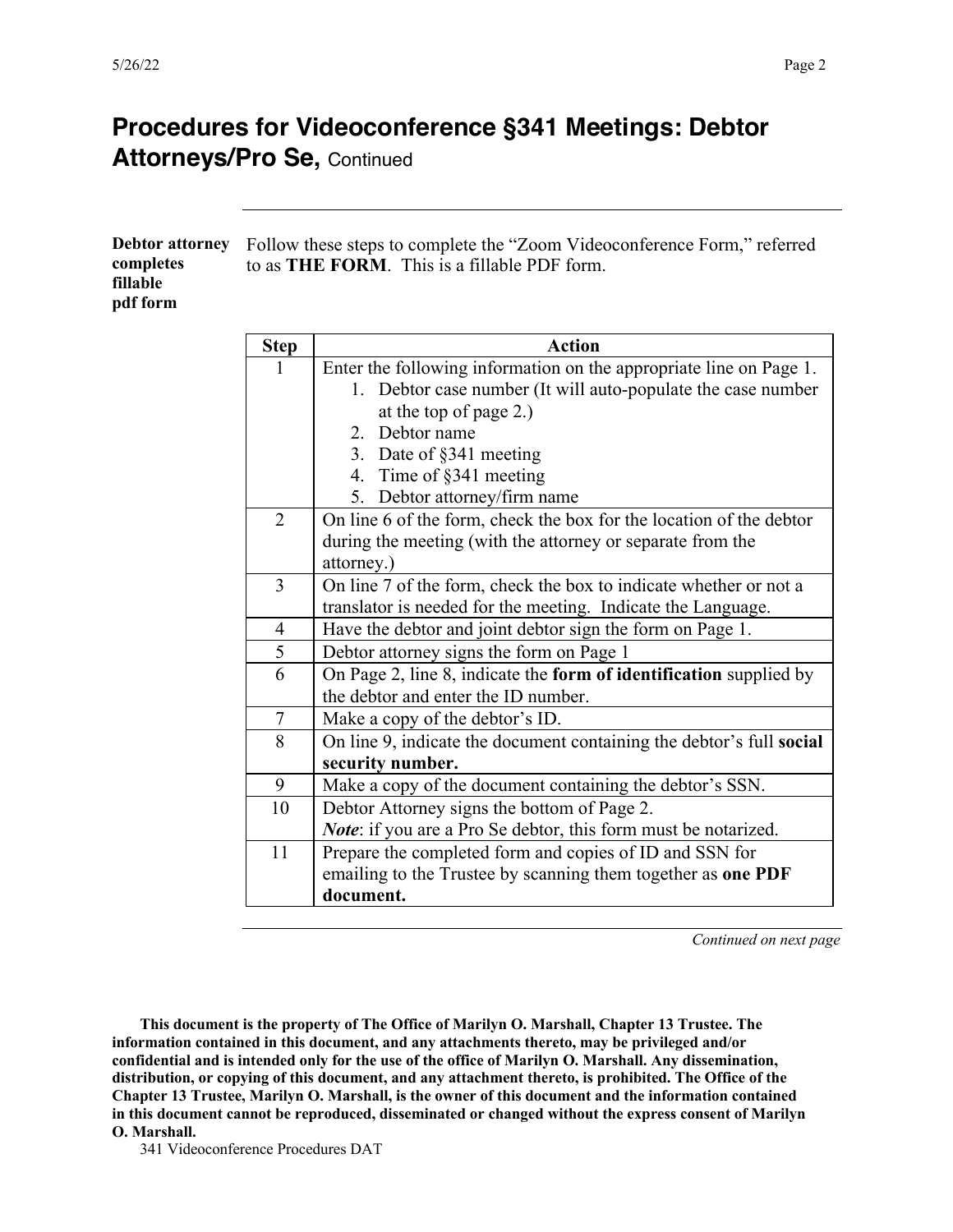|                | Debtor attorney Important information regarding emailing the completed "Zoom           |
|----------------|----------------------------------------------------------------------------------------|
| emails         | Videoconference Form" with attached debtor identification and debtor social            |
| completed form | security number to the Trustee.                                                        |
| with           | <b><i>NOTE</i></b> : Failure to follow the requirements below may result in failure to |
| attachments    | schedule the §341 Meeting.                                                             |

| Email                   | <b>Description</b>                                    |
|-------------------------|-------------------------------------------------------|
| Requirement             |                                                       |
| Email Deadline:         | Email the Trustee no later than seven (7) business    |
|                         | days prior to the §341 Meeting.                       |
| Trustee's Email         | ZoomVideoconferenceForm@chi13.com                     |
| address to send to:     |                                                       |
| Email Subject Line:     | "Case Number: Zoom Videoconference Request            |
|                         | LastName"                                             |
|                         | <b>Example: "22-12345: Zoom Videoconference</b>       |
|                         | Request Smith"                                        |
| Email Body:             | Body of email must contain the debtor attorney's      |
|                         | email address and the debtor's email address.         |
|                         | <i>Example:</i>                                       |
|                         |                                                       |
|                         | - Debtor attorney email:                              |
|                         | debtorattorney@attorneyfirm.com                       |
|                         | - Debtor email:                                       |
|                         | johndoe@gmail.com                                     |
|                         |                                                       |
| <b>Email Attachment</b> | Attach the completed "Zoom Videoconference Form"      |
|                         | with attached debtor identification and debtor social |
|                         | security number                                       |

*Continued on next page*

**This document is the property of The Office of Marilyn O. Marshall, Chapter 13 Trustee. The information contained in this document, and any attachments thereto, may be privileged and/or confidential and is intended only for the use of the office of Marilyn O. Marshall. Any dissemination, distribution, or copying of this document, and any attachment thereto, is prohibited. The Office of the Chapter 13 Trustee, Marilyn O. Marshall, is the owner of this document and the information contained in this document cannot be reproduced, disseminated or changed without the express consent of Marilyn O. Marshall.**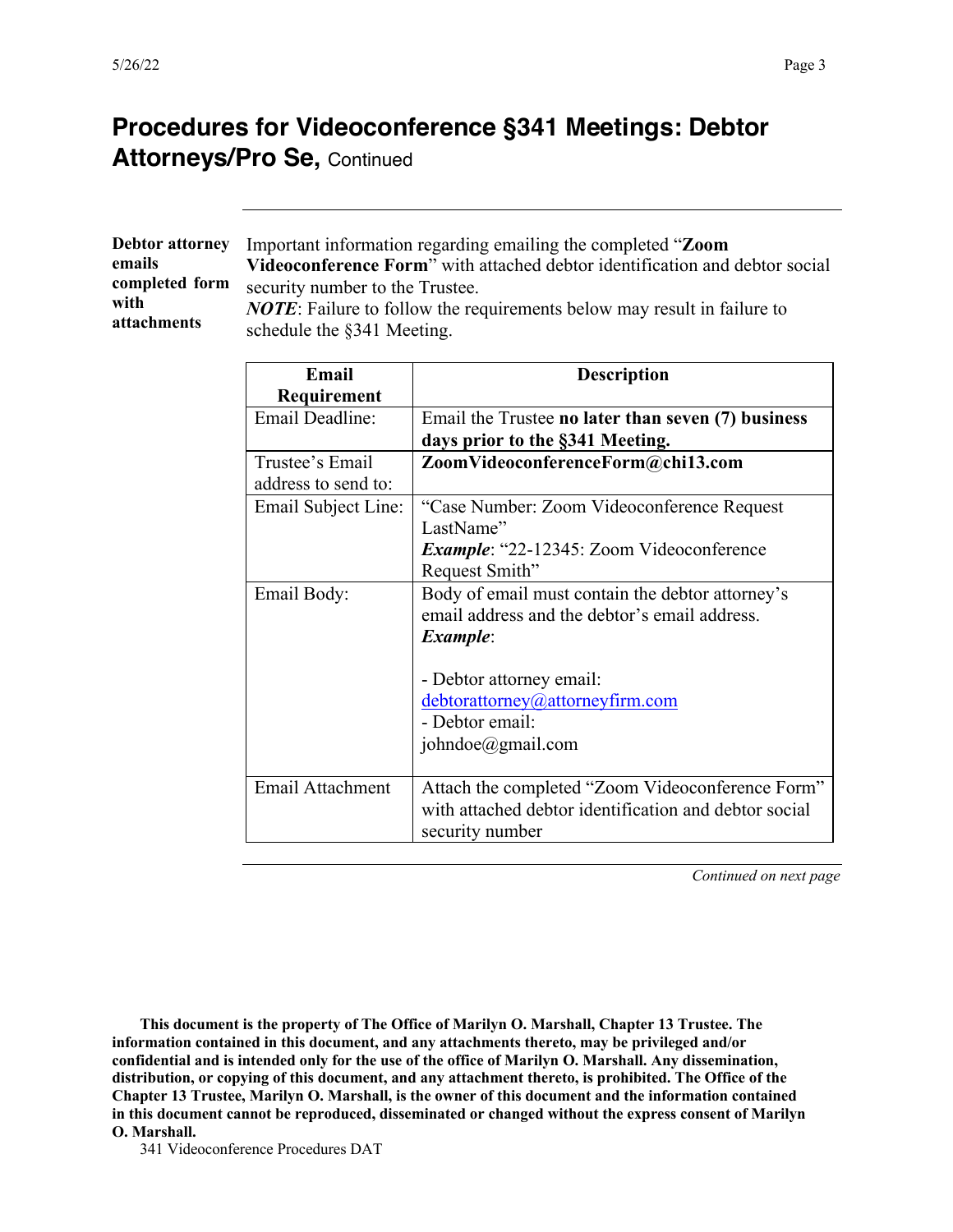| <b>Required</b><br>documents                                             | The debtor attorney and/or the debtor emails required documents to the<br>Trustee no later than seven (7) business days prior to the §341 Meeting.<br>Please email your most recent paystub to $\frac{p_{avad}vices(a)chi13.com}{p_{avad}vices(a)}$<br>using the subject line: "Case Number Payadvices LastName."<br>Example: "22-12345 Payadvices Smith."<br>Please email your tax returns to $\frac{\text{taxreturns}}{a\text{chil3.com}}$ , using the<br>subject line: "Case Number Tax Returns LastName."<br>Example: "22-12345 Tax Returns Smith."<br>Please email your DSO to $\frac{d\text{so}(\omega \text{chi}13 \text{} \text{cm})}{d\text{so}(\omega \text{cm})}$ using the subject line:<br>"19 B 12345 DSO LastName."<br><i>Example</i> : "22-12345 DSO Smith."                                                                                                                                  |
|--------------------------------------------------------------------------|---------------------------------------------------------------------------------------------------------------------------------------------------------------------------------------------------------------------------------------------------------------------------------------------------------------------------------------------------------------------------------------------------------------------------------------------------------------------------------------------------------------------------------------------------------------------------------------------------------------------------------------------------------------------------------------------------------------------------------------------------------------------------------------------------------------------------------------------------------------------------------------------------------------|
| <b>Creditors</b><br>requesting<br>notification of<br>the §341<br>meeting | Creditors who wish to participate in the $\S 341$ meeting should contact<br>clients ervices $@$ chil 3.com five (5) business days prior to the §341 meeting<br>with the subject line in the following format:<br>"Case Number: §341 Meeting Request Creditor"<br>Example: "19-12345: §341 Meeting Request Creditor"<br>The contents of the email request must contain the following:<br>1. Case Number<br>2. Debtor Name<br>3. Date of §341 Meeting<br>4. Time of §341 Meeting.<br>The creditor will receive the Zoom Meeting Link and Zoom Date and Time<br>and login time at least three (3) business days prior to the scheduled meeting<br>if the debtor/debtor attorney has satisfied all requirements to conduct the<br>meeting. Meetings scheduled for the current week can be found on the home<br>page of our website, www.chil3.com, at the link labeled "Click Here for §341<br>Meeting Schedule." |

*Continued on next page*

**This document is the property of The Office of Marilyn O. Marshall, Chapter 13 Trustee. The information contained in this document, and any attachments thereto, may be privileged and/or confidential and is intended only for the use of the office of Marilyn O. Marshall. Any dissemination, distribution, or copying of this document, and any attachment thereto, is prohibited. The Office of the Chapter 13 Trustee, Marilyn O. Marshall, is the owner of this document and the information contained in this document cannot be reproduced, disseminated or changed without the express consent of Marilyn O. Marshall.**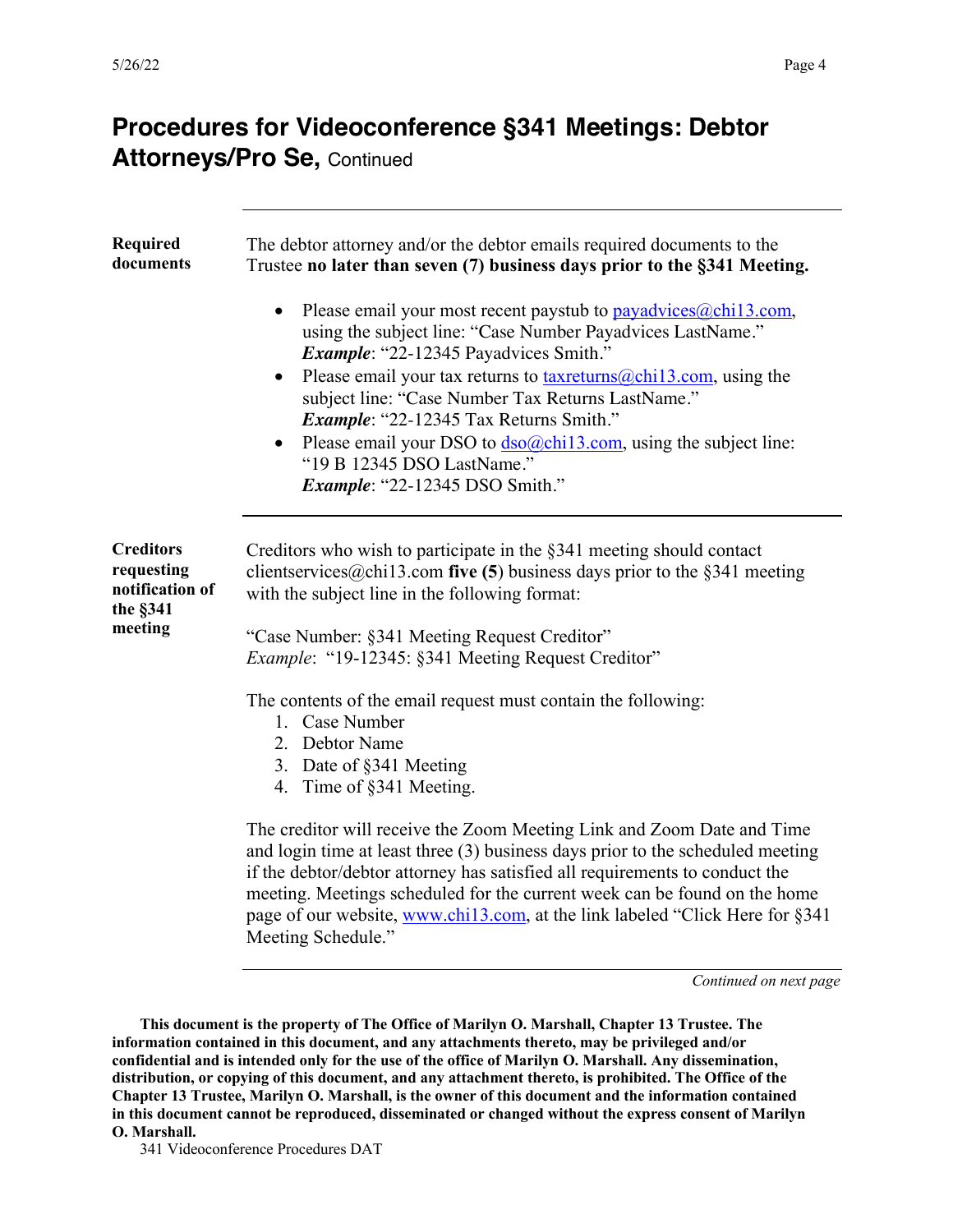| <b>Trustee review</b><br>of form and<br>required<br>documents | §341 Meeting Coordinator reviews the case documents, including the Zoom<br>Videoconference Form, Tax Returns and Pay Advices. The §341 Meeting is<br>not set if "THE FORM" and all required §341 Meeting documents have<br>not been received seven business days before the meeting date.                                                                                                                                                             |  |
|---------------------------------------------------------------|-------------------------------------------------------------------------------------------------------------------------------------------------------------------------------------------------------------------------------------------------------------------------------------------------------------------------------------------------------------------------------------------------------------------------------------------------------|--|
| <b>Meeting</b><br>Coordinator<br>sends email<br>invite        | After the case is reviewed for form and required documents, the Meeting<br>Coordinator sends email invite at least three (3) business days prior to the<br>meeting to the debtor and debtor attorney with the following:                                                                                                                                                                                                                              |  |
|                                                               | Zoom Meeting Link                                                                                                                                                                                                                                                                                                                                                                                                                                     |  |
|                                                               | Zoom Date and Time                                                                                                                                                                                                                                                                                                                                                                                                                                    |  |
|                                                               | <b>Zoom Login Time</b>                                                                                                                                                                                                                                                                                                                                                                                                                                |  |
|                                                               | <i>Note</i> : The email displays the §341 Meeting time and a Login Time. The<br>Login Time is the approximate time your §341 meeting will be called since<br>other meetings are also scheduled at the same time. We issue login times to<br>reduce the amount of time you are waiting. However, DO NOT log in too<br>early and <b>DO NOT</b> log in too late for the $\S341$ meeting because other<br>meetings are being held in specific time slots. |  |
|                                                               | <b>ALSO:</b> The email invite will be coming from one of the following email<br>addresses. Check your spam or junk folder if you have not received the email<br>invite.                                                                                                                                                                                                                                                                               |  |
|                                                               | zoommeetingroomA@chi13.com<br>$\bullet$                                                                                                                                                                                                                                                                                                                                                                                                               |  |
|                                                               | zoommeetingroomB@chi13.com<br>$\bullet$                                                                                                                                                                                                                                                                                                                                                                                                               |  |
|                                                               | zoommeetingroomC@chi13.com                                                                                                                                                                                                                                                                                                                                                                                                                            |  |
|                                                               | zoommeetingroomD@chi13.com                                                                                                                                                                                                                                                                                                                                                                                                                            |  |
|                                                               | Continued on next page                                                                                                                                                                                                                                                                                                                                                                                                                                |  |
|                                                               |                                                                                                                                                                                                                                                                                                                                                                                                                                                       |  |

**This document is the property of The Office of Marilyn O. Marshall, Chapter 13 Trustee. The information contained in this document, and any attachments thereto, may be privileged and/or confidential and is intended only for the use of the office of Marilyn O. Marshall. Any dissemination, distribution, or copying of this document, and any attachment thereto, is prohibited. The Office of the Chapter 13 Trustee, Marilyn O. Marshall, is the owner of this document and the information contained in this document cannot be reproduced, disseminated or changed without the express consent of Marilyn O. Marshall.**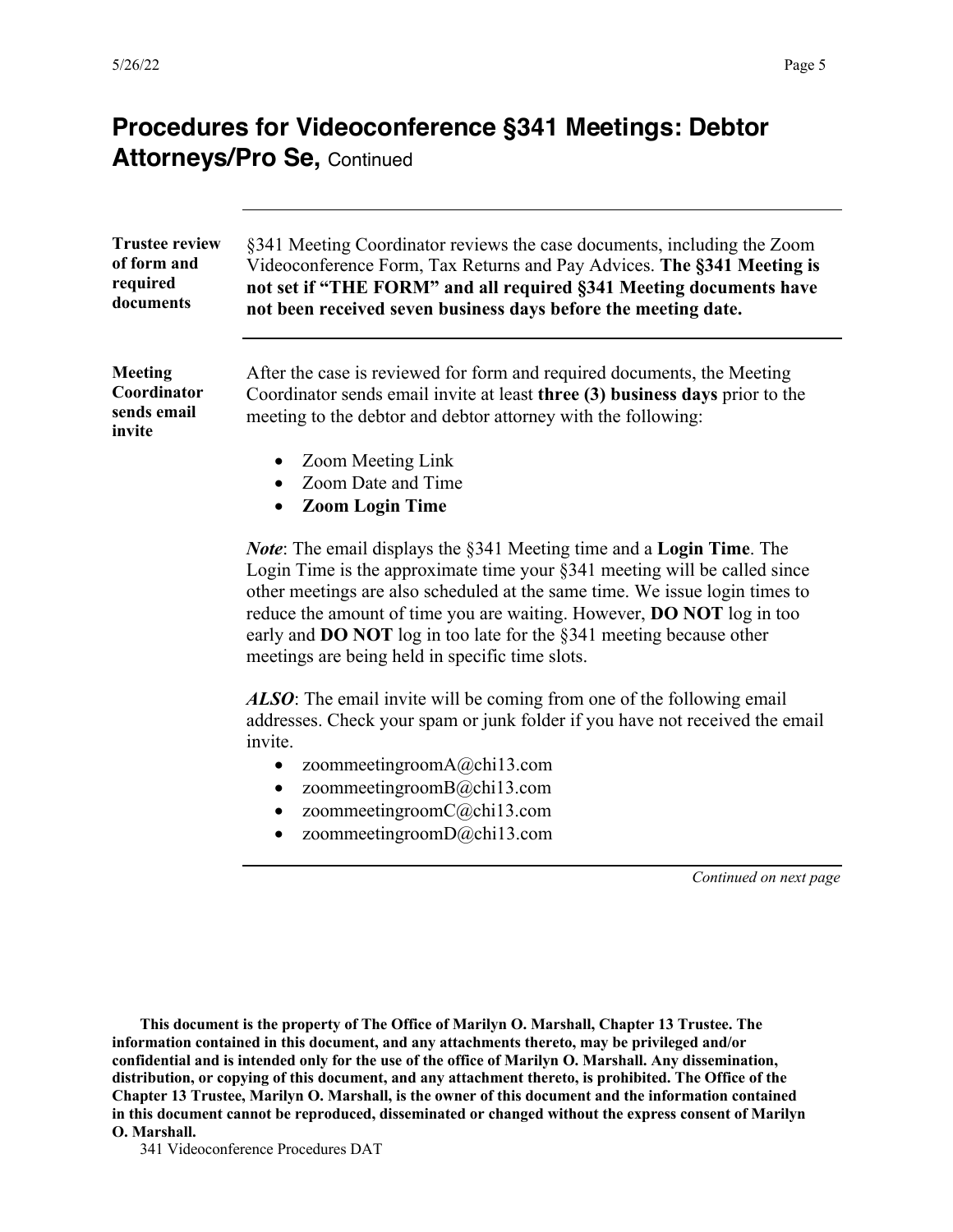| Zoom video<br>conference<br>setup |                | Here are the instructions to set up the Zoom app for the videoconference.<br><i>Note</i> : This process is relatively simple, but can take a little bit of time so<br>debtors should NOT wait until the day of their hearing to complete this step.                                                                                                                |
|-----------------------------------|----------------|--------------------------------------------------------------------------------------------------------------------------------------------------------------------------------------------------------------------------------------------------------------------------------------------------------------------------------------------------------------------|
|                                   |                | The Trustee requests that attorneys test the Zoom video connection with their<br>clients prior to the Zoom videoconference.                                                                                                                                                                                                                                        |
|                                   | <b>Step</b>    | <b>Action</b>                                                                                                                                                                                                                                                                                                                                                      |
|                                   | 1              | The debtor(s) will need to download the free ZOOM Cloud<br>Meetings app to their smartphone/tablet from the Apple App Store<br>or Google Play Store and set-up their free account.                                                                                                                                                                                 |
|                                   | $\overline{2}$ | Once the app is downloaded, click the 'Sign Up' button                                                                                                                                                                                                                                                                                                             |
|                                   | $\overline{3}$ | Enter your Email Address, First Name, and Last Name; click the<br>button agreeing to the Terms of Service; and then click the 'Sign<br>Up' button in the upper right corner                                                                                                                                                                                        |
|                                   | $\overline{4}$ | A pop-up box will inform you that a confirmation email has been<br>sent to the Email Address that you have provided; Click 'OK'                                                                                                                                                                                                                                    |
|                                   | 5              | Go to your email inbox and check for the activation email from<br>Zoom and click on the 'Activate Account' button in the email (if<br>you have not received the activation email, check your Spam<br>folder)                                                                                                                                                       |
|                                   | 6              | You will be directed to the Zoom website to create a password;<br>enter a password and confirm the password and then click the<br>'Continue' button                                                                                                                                                                                                                |
|                                   | $\overline{7}$ | Return to the Zoom app on your phone and click the 'Sign In'<br>button                                                                                                                                                                                                                                                                                             |
|                                   | 8              | Enter your Email Address and the Password you just created.                                                                                                                                                                                                                                                                                                        |
|                                   | $\overline{9}$ | Test the connection by clicking the 'Join' button at the top of the<br>screen; Enter the Meeting ID provided in Step 2 of the previous<br>block labeled "Email to request Zoom teleconference" and click<br>the 'Join' button (Note: you MUST make sure the Personal Link<br>Name is your full First $&$ Last name so the Trustee can identify the<br>participant) |

*Continued on next page*

**This document is the property of The Office of Marilyn O. Marshall, Chapter 13 Trustee. The information contained in this document, and any attachments thereto, may be privileged and/or confidential and is intended only for the use of the office of Marilyn O. Marshall. Any dissemination, distribution, or copying of this document, and any attachment thereto, is prohibited. The Office of the Chapter 13 Trustee, Marilyn O. Marshall, is the owner of this document and the information contained in this document cannot be reproduced, disseminated or changed without the express consent of Marilyn O. Marshall.**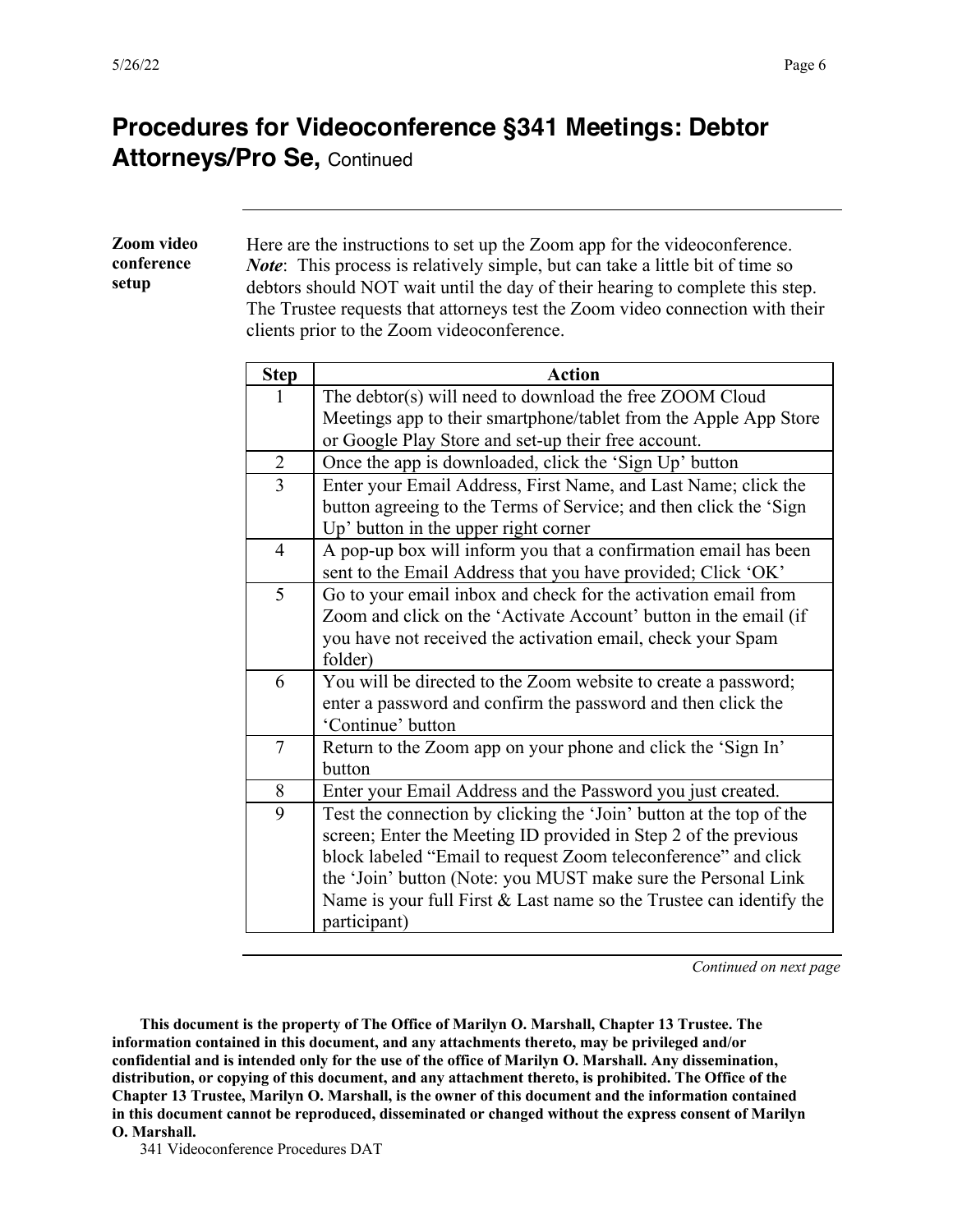# **Procedures for Videoconference §341 Meetings: Debtor**

**Attorneys/Pro Se,** Continued

**Zoom video conference setup** (continued)

| <b>Step</b> | Action                                                              |
|-------------|---------------------------------------------------------------------|
| 10          | If everything was set up correctly, the next screen should show the |
|             | Meeting ID, the Time and Date of the scheduled Meeting of           |
|             | Creditors; you should also see a spinning wheel notifying you that  |
|             | the app is waiting for the host to start the meeting (now that you  |
|             | have successfully tested your connection and confirmed the          |
|             | Meeting information, you may click the 'Leave' button in the        |
|             | upper right corner of the screen)                                   |

#### **Zoom videoconference §341 Meeting** Follow these steps for the Zoom videoconference §341 Meeting. *NOTE*: Please keep in mind you may not be heard at your exact meeting time, so please wait for your meeting to be called.

| <b>Step</b>    | Action                                                                |
|----------------|-----------------------------------------------------------------------|
| 1              | Approximately 5 minutes prior to the <b>log-in time</b> start of the  |
|                | videoconference, the debtor should log in to the Zoom app.            |
| $\overline{2}$ | Return to the Zoom app on your phone and click the 'Sign In'          |
|                | button                                                                |
| 3              | Enter your login Email Address and Password                           |
| $\overline{4}$ | Click the 'Join' button at the top of the screen; Enter the Meeting   |
|                | ID provided on Page 2 in the block labeled "Meeting Coordinator"      |
|                | Sends Email Invite" and click the 'Join' button                       |
|                | <i>Note:</i> you MUST make sure the Personal Link Name is your full   |
|                | First & Last name so the Trustee can identify the participant; if the |
|                | Trustee cannot identify you, you may not be admitted to the           |
|                | Meeting.                                                              |
| 5              | A Video Preview window will open on your phone; click the blue        |
|                | 'Join with Video' button and you will receive a message indicating    |
|                | that the meeting host will let you in soon.                           |

*Continued on next page*

**This document is the property of The Office of Marilyn O. Marshall, Chapter 13 Trustee. The information contained in this document, and any attachments thereto, may be privileged and/or confidential and is intended only for the use of the office of Marilyn O. Marshall. Any dissemination, distribution, or copying of this document, and any attachment thereto, is prohibited. The Office of the Chapter 13 Trustee, Marilyn O. Marshall, is the owner of this document and the information contained in this document cannot be reproduced, disseminated or changed without the express consent of Marilyn O. Marshall.**